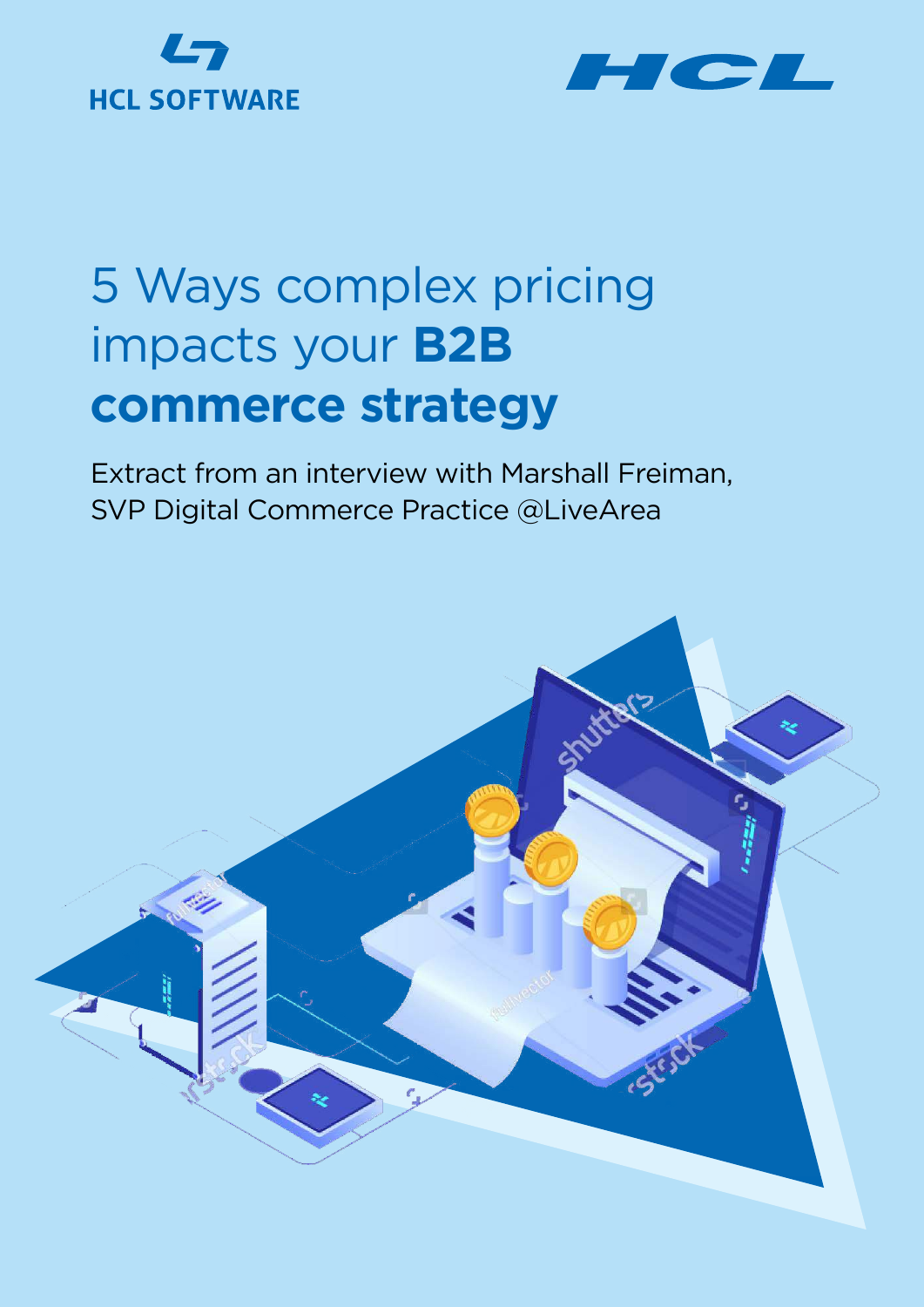## **Is pricing really under your control?**

In an ideal world, B2B pricing would be easy, a base price with a simple hierarchical pricing model. Unfortunately, that's not how it works in the real world. You are no longer in control - expect customers, channels and sales team to request new pricing models frequently, either to make it easier for the customer to buy, match a competitor pricing strategy or have the ability to apply contractual terms to a sale. Get pricing wrong and expect the impact to be immediate and potentially long-lasting to your revenues.

In this world of digital disruption, as you figure out whether you are a disruptor or the disrupted, it is best to assume that how you do business today is not how you will do business in the future. As your digital journey evolves, pricing will become ever more complex and you should:

- Plan for pricing to become a core competency for your business
- Plan ahead for the flexibility to meet the expectations of the business and the market. The days of signing an annual contract are gone and customers expect the agility to support frequent pricing changes based on the pace of business

**Ensure your customer always sees their contracted price.**

For you, ERP may be the source for all pricing information but it's your customer-facing platforms that need the flexibility to keep you relevant in today's market. In this discussion brief, we will address 5 ways complex pricing can impact your B2B commerce strategy.



**It's your customer-facing platforms that need the flexibility to keep you relevant in today's market.**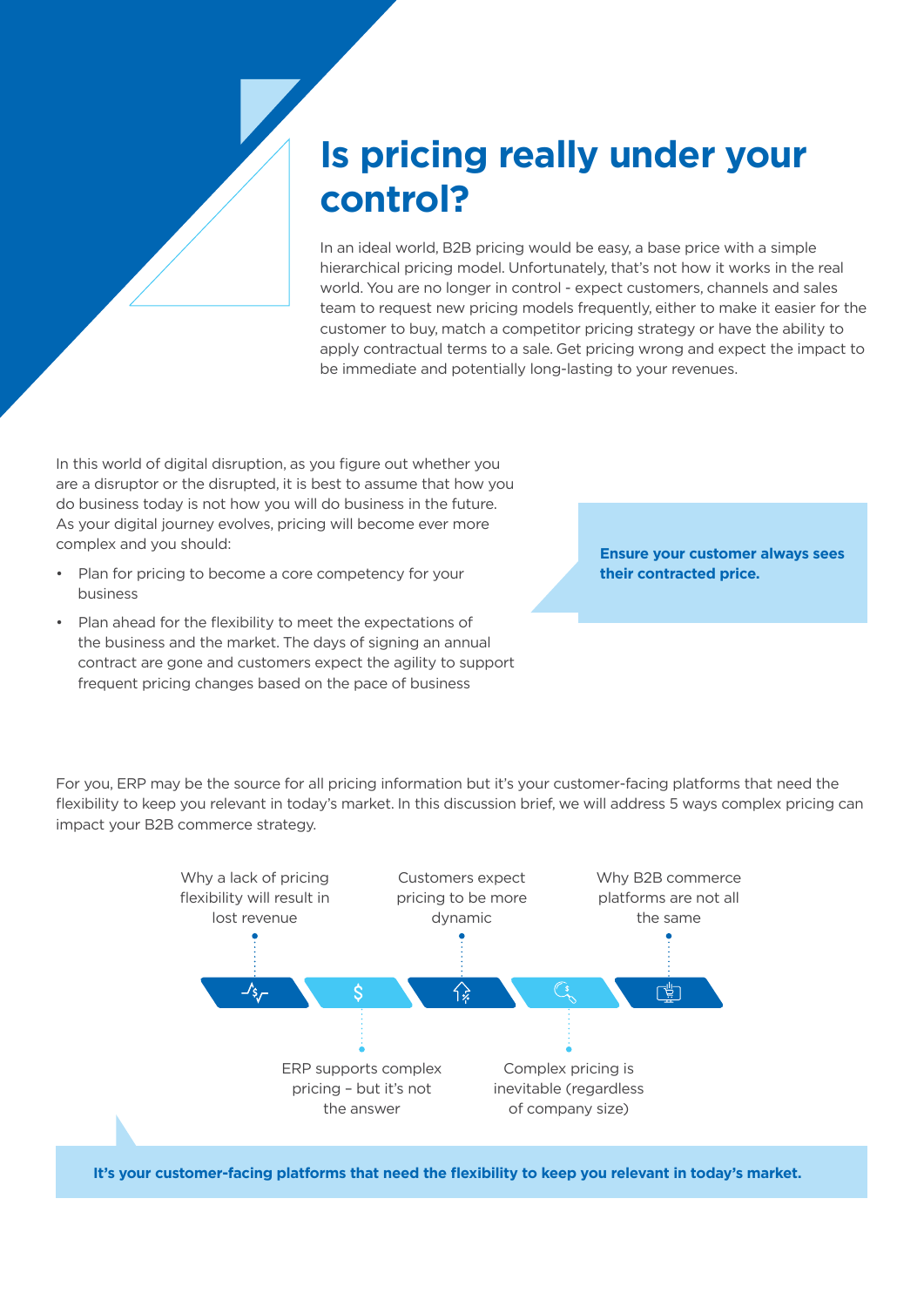## **A lack of pricing flexibility will result in lost revenue**

## **How will your customers and sales channels react when your solutions cannot match the price of a competitor?**

Let's start with the bad news - a lack of pricing flexibility will result in lost business! Assuming that your base price is calculated using a value-based, cost-plus or competitive-based model, you still need flexibility as not every customer or deal can be treated the same. Lifetime Customer Value (LTV), negotiations, contract pricing and buyer segmentation all play a role in the pricing decision. A good sales team or channel understands this and will get quite entrepreneurial to close the deal - it's what you want – a willingness to fight for every deal and to be creative. But this is the good news – the ability to make pricing a core competency, backed by tools that enable flexible pricing, will differentiate the business.

## **Differentiate the business by making pricing a core competency**

Many companies just starting on their B2B digital transformation begin with simple hierarchical or tiered pricing like platinum, silver and gold and assume that is how they will do business in the future.

But don't be misled into thinking a simple pricing model will suffice, as you risk:

- Not being able to respond effectively against new, disruptive business models
- Ending up with one pricing model across all channels
- Adding cost to a sale by forcing customers to interact with your call center to get a special price

It's well known that pricing in retail is a top reason for consumers not converting – with internet search, competitive pricing is transparent. The B2B customer buying journey today is evolving, with buyers researching before making a purchase or contacting a salesman. The challenge is making sure that your customer sees the right price – the price in their

contract, their entitled price or the lowest price, to ensure they have the information to make the best buying decision. Unfortunately, many commerce platforms are unable to deliver this without heavy customization.

**Determine if you win deals by customizing your pricing model**

As part of the customer experience, pricing impacts:



### **Faceted search**

This must reflect the customer specific pricing and not the base price on your site or store.

| ___ |  |  |
|-----|--|--|
|     |  |  |

## **Sorting**

When a customer searches for example, a product category for all products less than \$20, the results must include all products that meet that customer's specific pricing.



### **Work with SEO**

Optimize rankings with search engines like Google and Bing, but you should consider the ability to extend out to social networks like **Twitter** 



### **Action**

Assess your complex pricing capabilities to determine if you keep adding customizations or work-arounds to support your pricing model to win deals.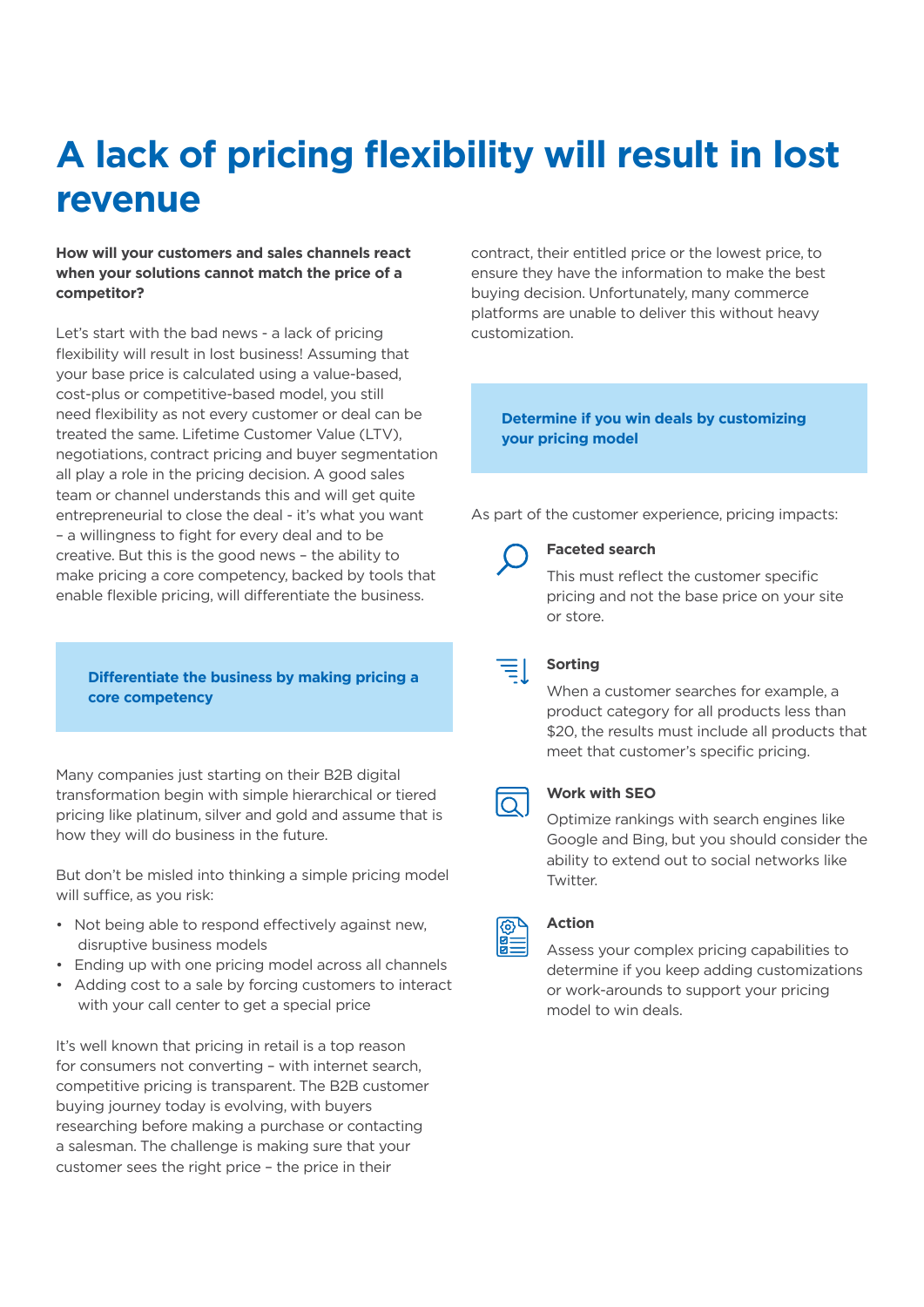## **ERP supports complex pricing – but it's not the answer**

## **In a multi-channel world, you need to be able to support complex pricing across every customer interaction – a call to your ERP platform is not an effective strategy.**

Another potential driver for complex pricing models is ERP. Solutions like SAP were designed to have the flexibility to support multiple pricing models across multiple industries. As a result, when the business is having discussions with customers on contracts and pricing models, the negotiating team will offer the capabilities available in their ERP platform to close the deal or use one of the pricing models from the customer's ERP system. The expectation is that the front-end will support any pricing model offered.

5 reason why ERP is not the right solution for managing complex pricing interactions:

- ERP is not designed to handle the volume of real-time pricing requests from digital channels and the experience the customer expects
- It lacks a rules engine to support complex pricing rules
- There is no ability to influence search results
- It is often not a 24/7 solution that can take customer orders whenever they want
- It often does not have an intuitive UX designed for business users

Since most people agree that ERPs were not designed to be customer-facing, the expectation will be that your commerce platform can handle the same pricing models available to your ERP. Any disparity in capability will result in having to fall back to the lowest common denominator between ERP and your commerce platform to complete the contract – creating potentially unhappy customers and the business asking difficult questions about IT supporting business growth.

**Action: Check with your channel and ERP teams to identify any plans or customer requests that deviate from a simple tiered pricing structure**

## **Customers expect pricing to be more dynamic**

**No longer can you 'set it and forget it' for your pricing – customers and market conditions demand more**

Whether it's a competitor offering a lower price or a new tariff that is changing your costs, the pace of change for pricing today clearly shows the need to be more dynamic. The good news is although customers always want the lowest price and treat products like commodities, otherwise known as the Amazon effect, they are still willing to pay more:

**4.2% 3.1% 88%** premium for higher quality

premium for more reliable product delivery

of customers would pay at least 2.5% more to avoid switching suppliers

As of today, AI has not been a big factor in B2B pricing, so pricing specialists are making decisions based on external factors such as the behavior of customers and competitors, as well as internal factors, such as costs, processes and IT systems.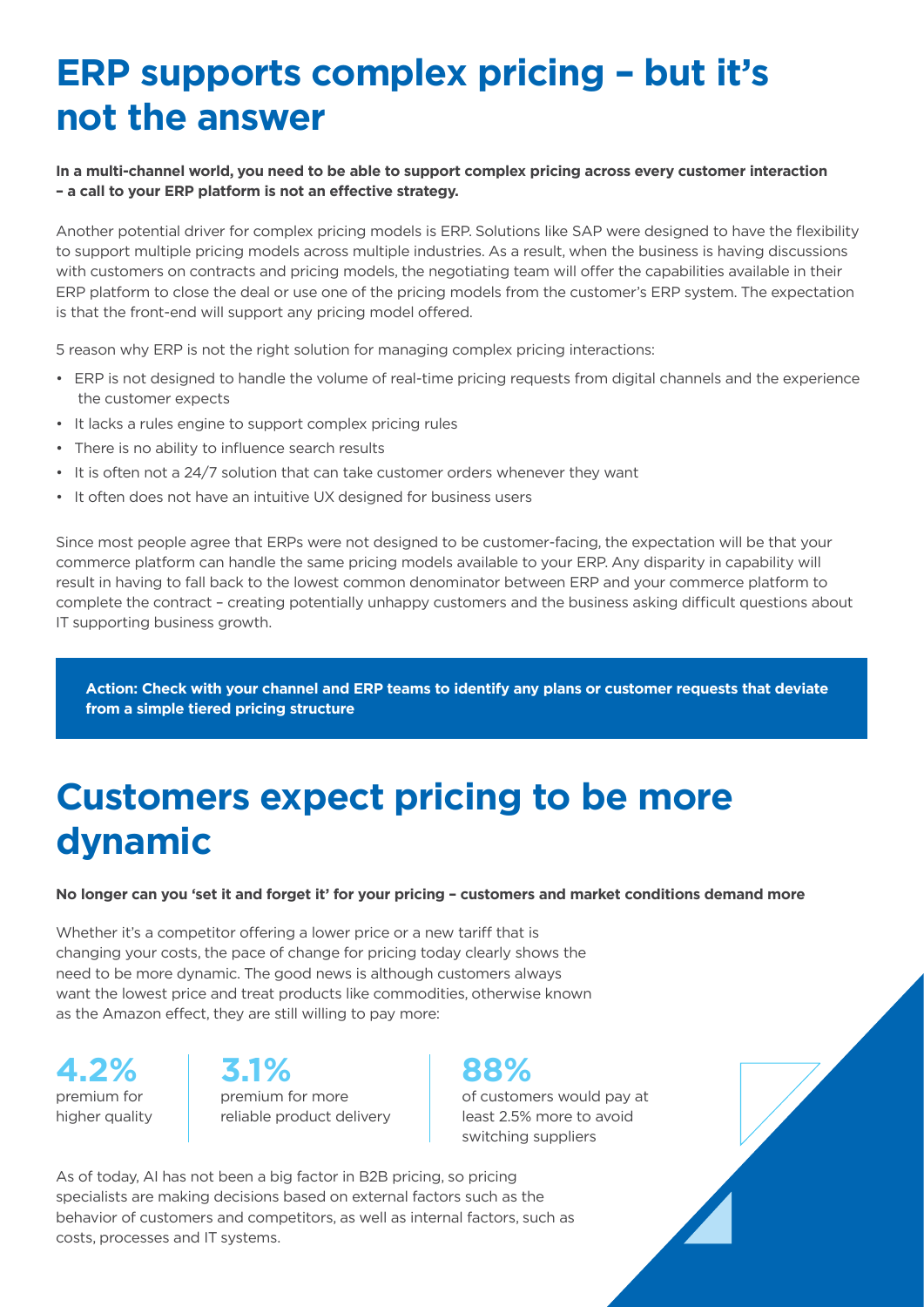However, business users want to be empowered and have total flexibility and control of pricing in their solutions without having to wait for IT. The goal should be to avoid the manual work-arounds or custom upgrades to the solution that leave you with potential performance issues or a system that is difficult and expensive to migrate to a newer version. Intuitive business user tooling that manages pricing gives you the power to be dynamic, along with the ability to scale based on the volume of calls or traffic to the service.

**Empower business users with the flexibility and control they need to move the business forward.**

#### **Best price and lowest price are not the same – can your platform figure that out?**

Contributing to the complexity of pricing is that the lowest price is not always the best price. Let me explain. The holistic price that the customer pays to acquire your products is impacted by a number of factors, typically laid out in the contract.

For example:



The best price has to factor in all elements of the contract and service and not simply jump to the conclusion that the lowest price is the right option for a customer.

To further complicate pricing, a customer may have multiple contracts and possibly multiple orders in flight at any one time. Savvy customers expect their suppliers to be able to aggregate orders to provide volume-based discounts and apply the right contracts terms to pricing. Failure to meet these expectations can drive us back to point #1 (lost customer/revenue) or result in long and expensive audits and rebates to your customers.

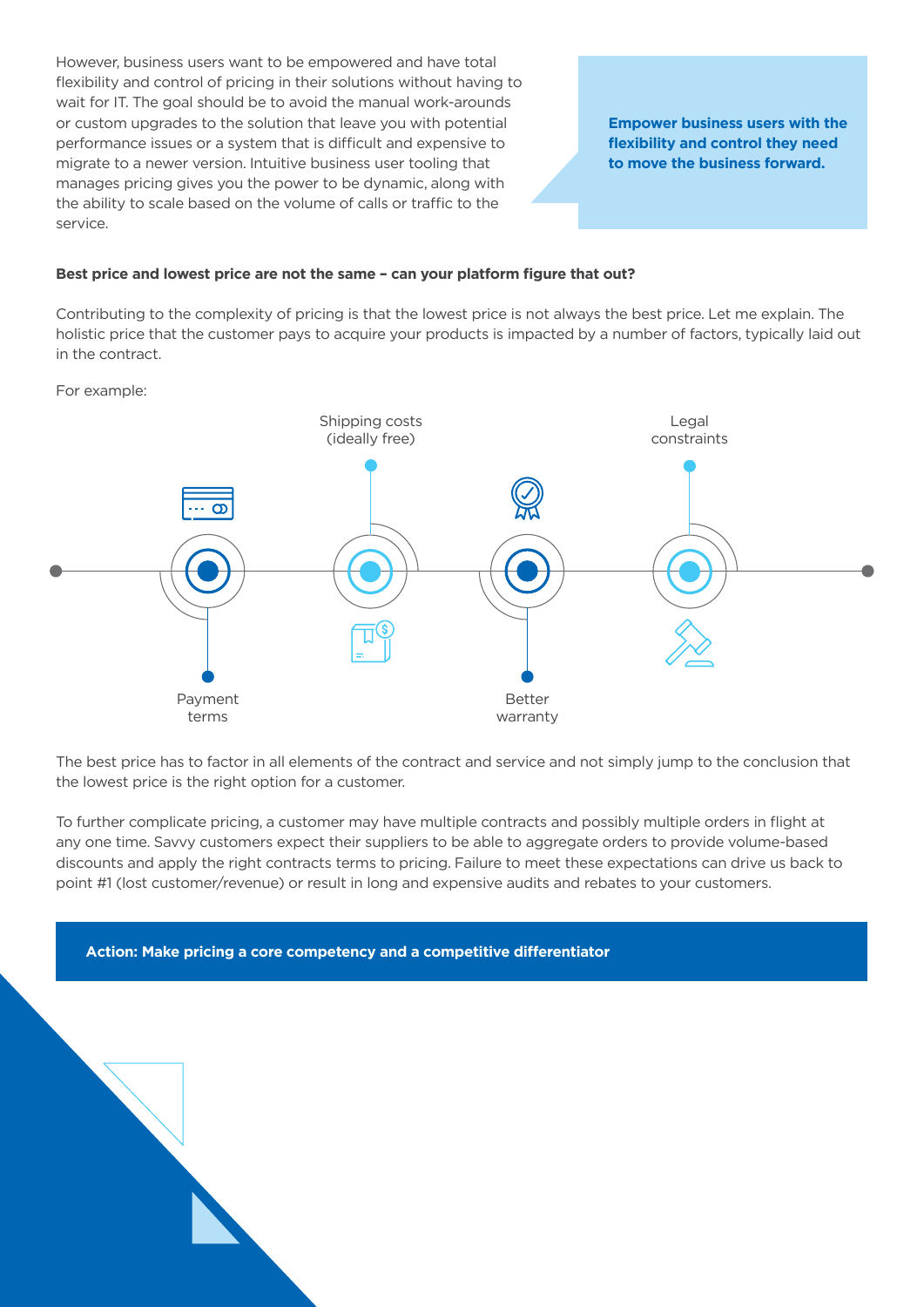## **Complex pricing is inevitable (regardless of company size)**

## **Ensure you platform has the flexibility to support complex pricing models and avoid an expensive misstep in your digital strategy**

If you need any more convincing of the need to support complex pricing, HCL commerce clients model their pricing using the following attributes:

- Large product lines
- Entitlements
- Customer specific pricing
- Negotiations
- Regional pricing
- Best customer pricing vs contract pricing
- Pricing by segment / industry
- Consumer vs business buyers
- Promotional pricing

And even hierarchical pricing come with their own complexity with overlap, exceptions and overrides based on any number of factors such as organizational structure and entitlement.

**Action: Assess your systems flexibility to support complex pricing**

## **Why B2B Commerce platforms are not all the same**

### **Is your platform holding back your digital strategy?**

We value business experience in our teams – that earned knowledge and its application to serving the customer is often what differentiates us from the competition - it's your DNA. That same logic can be applied to commerce platforms – those who bring a wealth of B2B experience most often have the platforms with the richest set of capabilities, with features and processes that drive value your customers. Equally, when applied to complex pricing, it raises the question: Is B2B commerce and the inherent pricing complexity part of their DNA?

Take Amazon as an example and where they started. Amazon started in retail with books and music CDs. Complex pricing wasn't in their design thinking until much more recently. It wasn't part of their marketing or their business user tooling and as a result, their B2B platform comes across as more applicable to small or medium enterprise selling products one or two at a time, simply because it is so difficult to retrofit complex pricing into a platform.

HCL commerce was designed right from the beginning with an understanding for the need to support complex pricing. Many of the original development team came from an ERP background and its B2B capabilities shine through based on that 22 year pedigree. Not only does it give clients the depth of capability out of the box, but now with an all-new modern commerce architecture, based on an API-first strategy with a series of business services, it has the flexibility to deliver the use cases for B2B without heavy customization. Combine this experience with the tried and tested reliability to handle high transaction volumes, orders with hundreds of line items and transactions worth billions of dollars without sacrificing security – that's what HCL Commerce is all-about.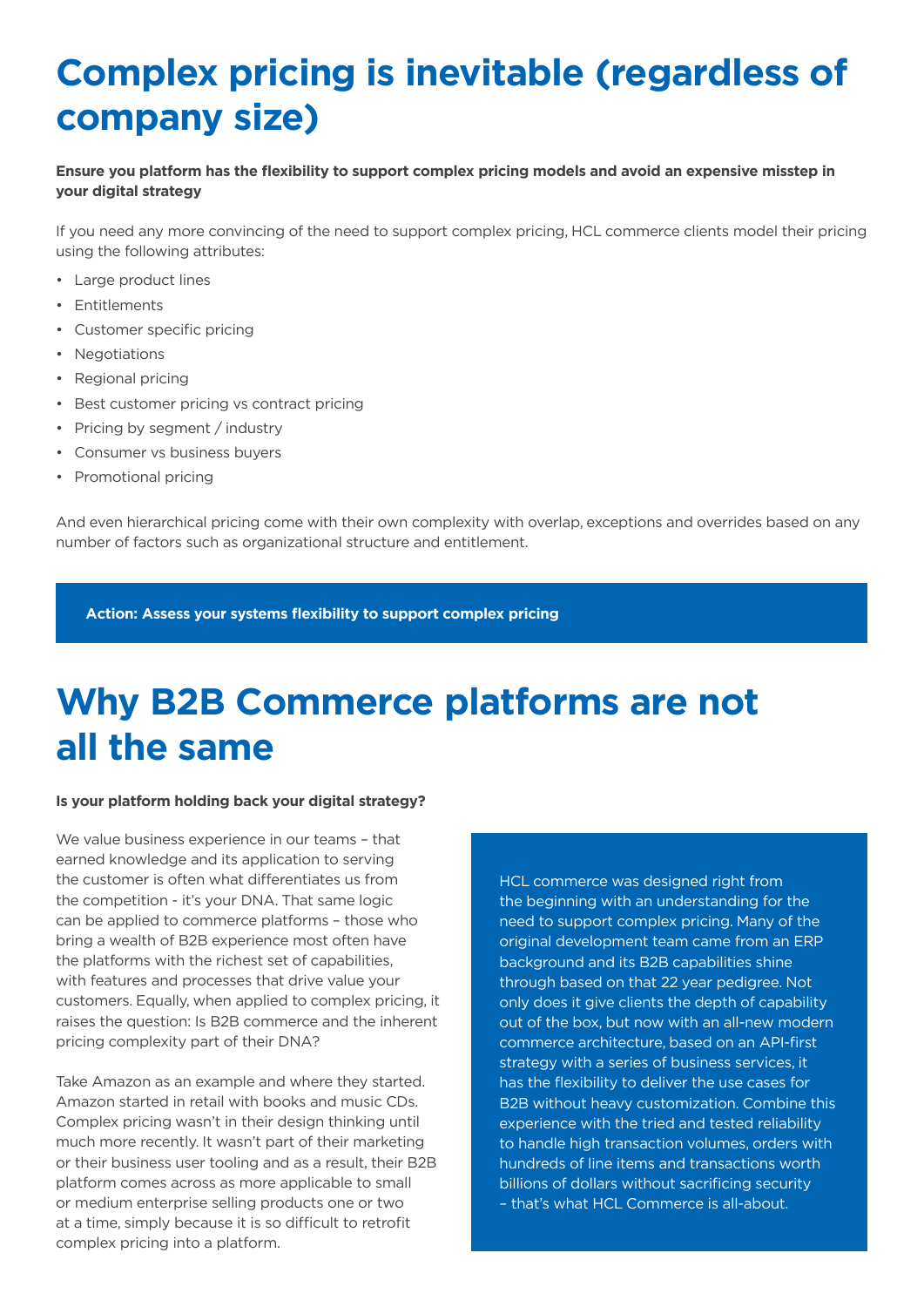HCL Commerce has earned my trust which means I don't have to worry about managing the platform and I can focus my time supporting new business innovations that will drive revenue.

> **Chris Sell** Application Systems Lead, nVent

> > **"**

## **Why do many commerce platforms struggle with complex pricing?**

Commerce platforms limitations:

**"**



### **In Summary**

The flexibility to support complex pricing is one element in your digital strategy. As you assess your ability to deliver world-class experiences for your customers, ensure that you widen the aperture across all core capabilities for commerce and not fall into the trap of assuming that a B2C commerce platform will provide the flexibility to simplify the complex world of B2B.

Actions to take:

- Assess your complex pricing capabilities to determine if you keep adding customizations or work-arounds to support your pricing model to win deals
- Check with your channel and ERP teams to identify any plans or customer requests that deviate from a simple tiered pricing structure
- Make pricing a core competency and a competitive differentiator
- Assess your systems flexibility to support complex pricing

**More questions?**